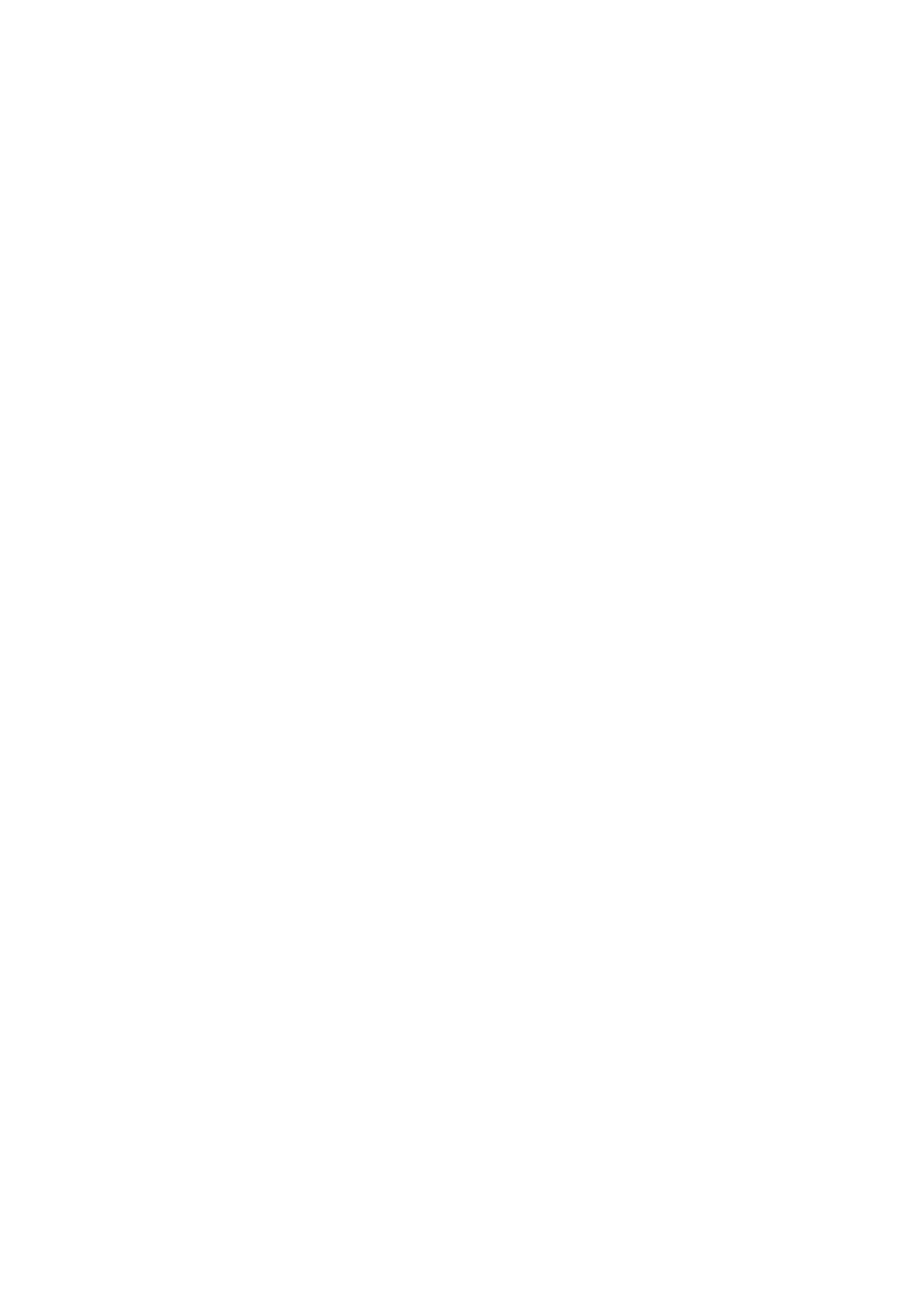## **Order of Business**

| L.3 | Minutes of the Strategy, Finance and Risk Committee meeting held on 14 |  |
|-----|------------------------------------------------------------------------|--|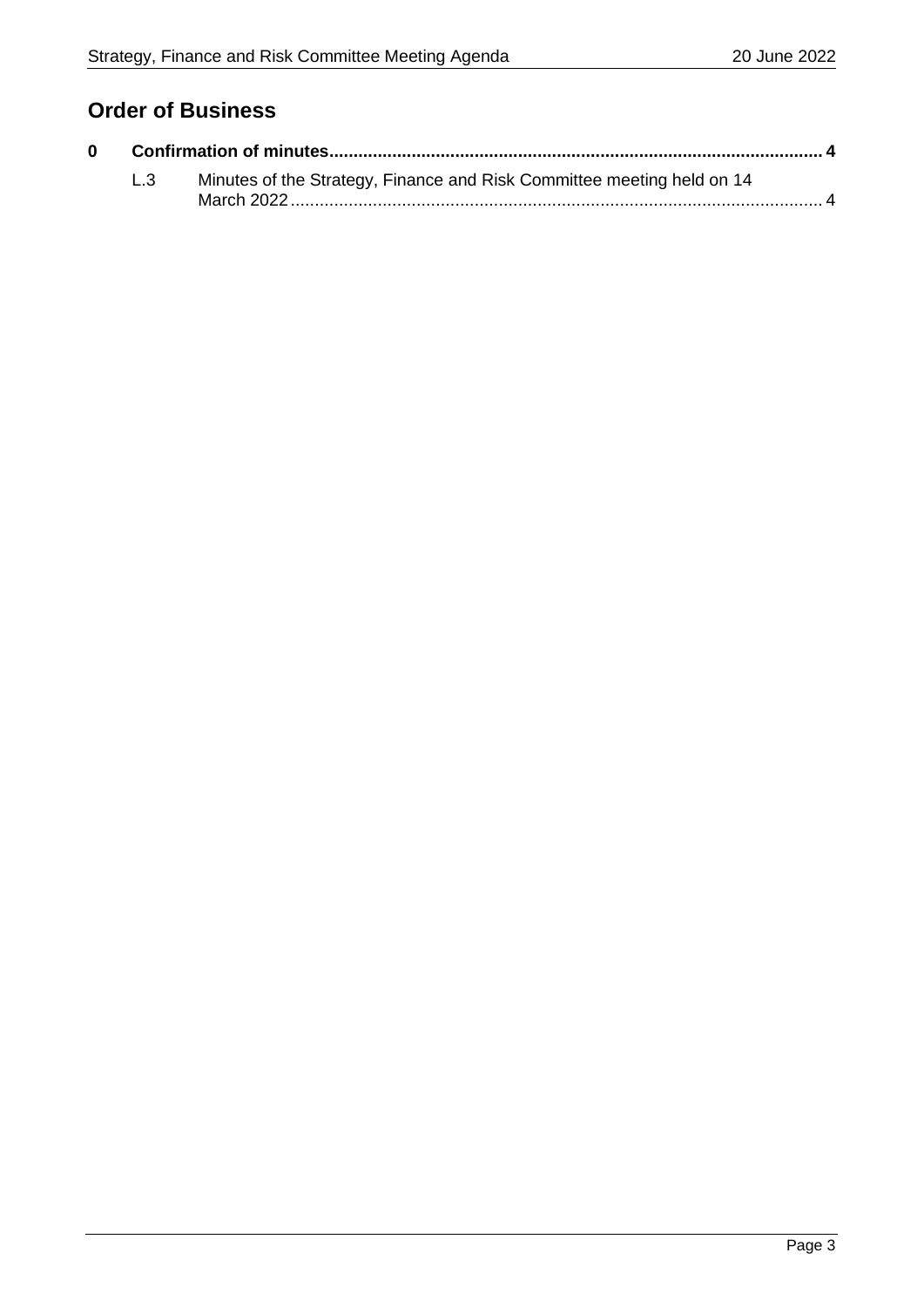### <span id="page-3-0"></span>**0 CONFIRMATION OF MINUTES**

<span id="page-3-1"></span>**L.3 Minutes of the Strategy, Finance and Risk Committee meeting held on 14 March 2022**

| <b>File Number:</b> | A13584277                                     |
|---------------------|-----------------------------------------------|
| Author:             | <b>Sarah Drummond, Committee Advisor</b>      |
| <b>Authoriser:</b>  | Robyn Garrett, Team Leader: Committee Support |

#### **RECOMMENDATIONS**

That the Minutes of the Strategy, Finance and Risk Committee meeting held on 14 March 2022 be confirmed as a true and correct record.

#### **ATTACHMENTS**

**1. Minutes of the Strategy, Finance and Risk Committee meeting held on 14 March 2022**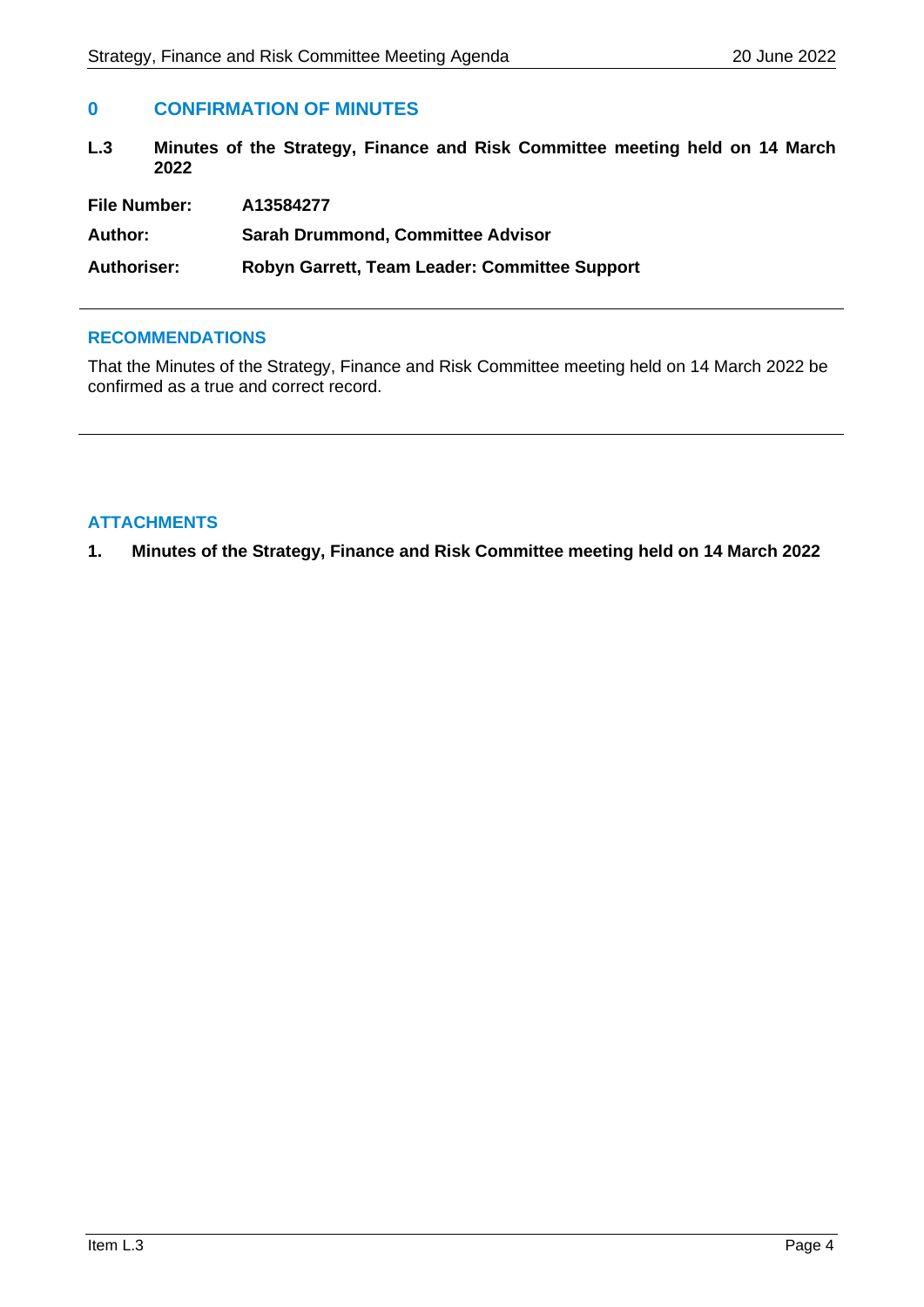

# **MINUTES**

# **Strategy, Finance and Risk Committee Meeting Monday, 14 March 2022**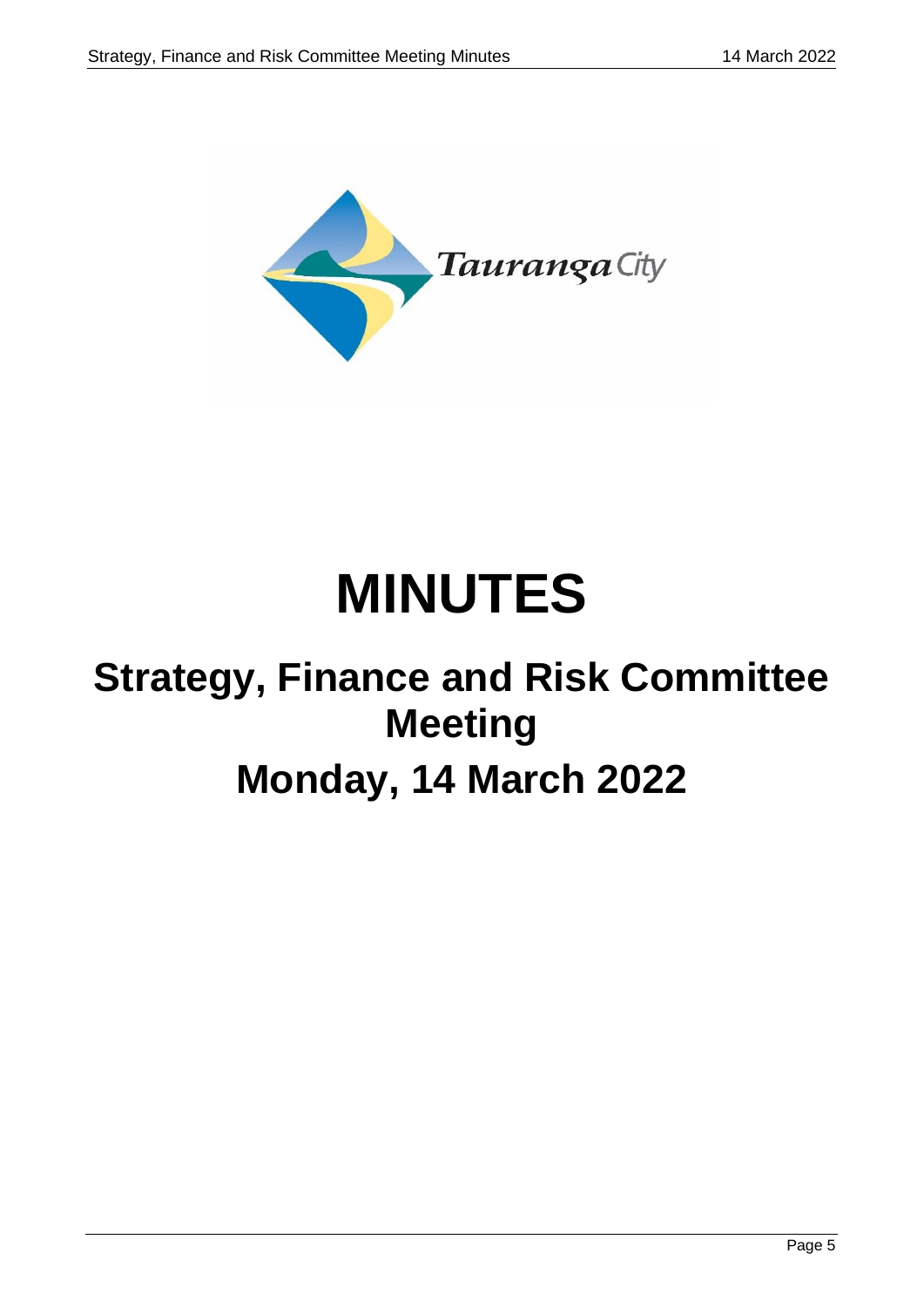## **Order of Business**

| $\mathbf 1$     |  |  |  |
|-----------------|--|--|--|
| $\mathbf{2}$    |  |  |  |
| $\mathbf{3}$    |  |  |  |
| $\overline{4}$  |  |  |  |
| $5\phantom{.0}$ |  |  |  |
| 6               |  |  |  |
| $\overline{7}$  |  |  |  |
| 8               |  |  |  |
|                 |  |  |  |
| 9               |  |  |  |
| 10              |  |  |  |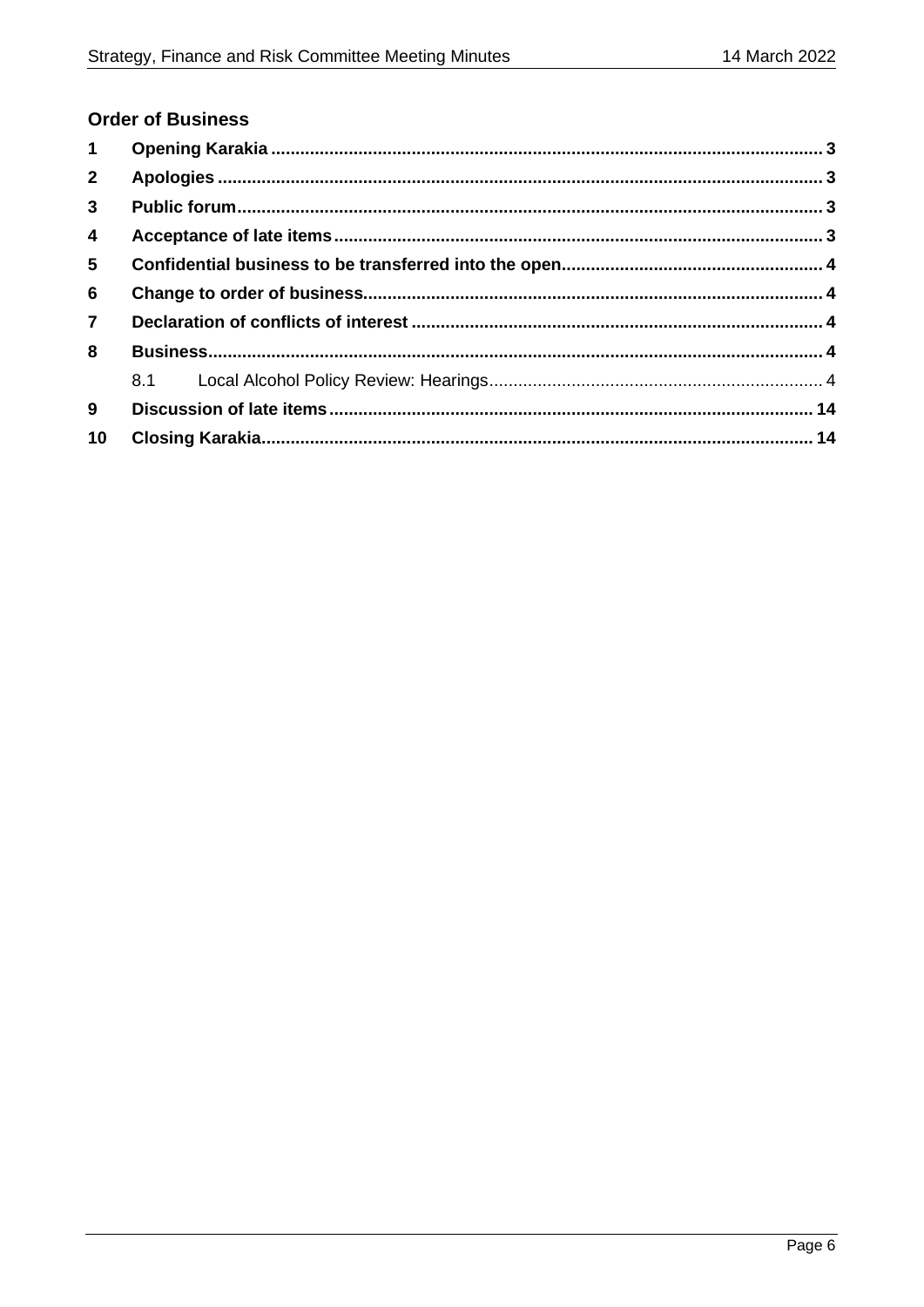#### **MINUTES OF TAURANGA CITY COUNCIL**

#### **STRATEGY, FINANCE AND RISK COMMITTEE MEETING HELD AT THE BAY OF PLENTY REGIONAL COUNCIL CHAMBERS, REGIONAL HOUSE, 1 ELIZABETH STREET, TAURANGA ON MONDAY, 14 MARCH 2022 AT 10.30AM**

- **PRESENT:** Commission Chair Anne Tolley, Dr Wayne Beilby, Commissioner Shadrach Rolleston, Commissioner Stephen Selwood, Commissioner Bill Wasley, Ms Matire Duncan, Ms Rohario Murray
- **IN ATTENDANCE:** Tony Aitken (Acting General Manager: People & Engagement), Barbara Dempsey (General Manager: Regulatory & Compliance), Jane Barnett (Policy Analyst), Rebecca Gallagher (Policy Analyst), Coral Hair (Manager: Democracy Services), Robyn Garrett (Team Leader: Committee Support), Sarah Drummond (Committee Advisor)

#### **1 OPENING KARAKIA**

Commissioner Rolleston opened the meeting with a karakia.

#### **2 APOLOGIES**

#### **APOLOGY**

#### **COMMITTEE RESOLUTION SFR2/22/1**

Moved: Commissioner Stephen Selwood Seconded: Commissioner Shadrach Rolleston

That the apology for lateness received from Mr Bruce Robertson be accepted.

That the apology for absence received from Mr Te Pio Kawe be accepted.

#### **CARRIED**

# **3 PUBLIC FORUM**  Nil **4 ACCEPTANCE OF LATE ITEMS**  Nil **5 CONFIDENTIAL BUSINESS TO BE TRANSFERRED INTO THE OPEN** Nil **6 CHANGE TO ORDER OF BUSINESS** Nil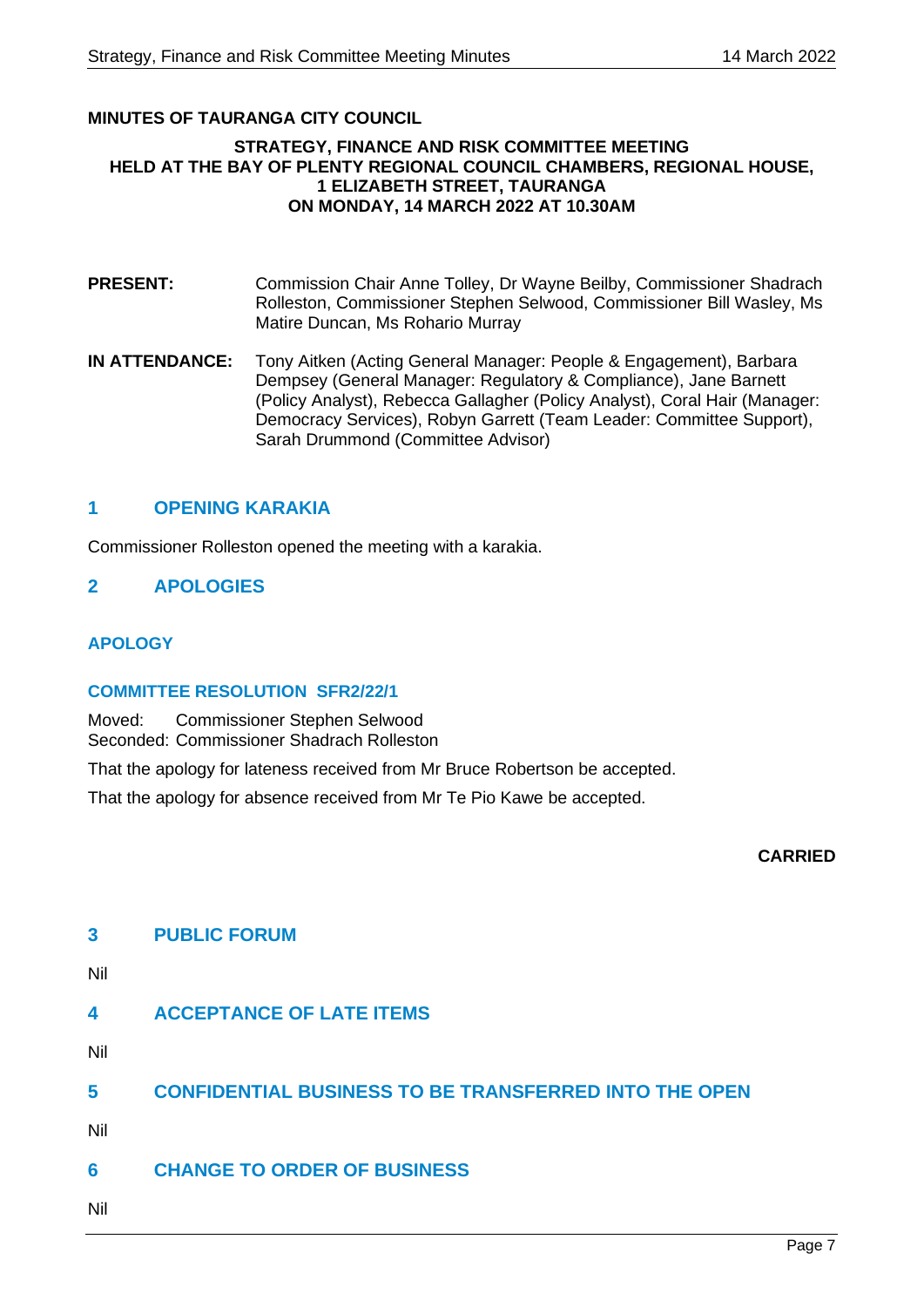## **7 DECLARATION OF CONFLICTS OF INTEREST**

Nil

#### **8 BUSINESS**

#### **8.1 Local Alcohol Policy Review: Hearings**

**Staff** Jane Barnett, Policy Analyst Rebecca Gallagher, Policy Analyst

#### **COMMITTEE RESOLUTION SFR2/22/2**

Moved: Commissioner Bill Wasley Seconded: Dr Wayne Beilby

That the Strategy, Finance and Risk Committee:

- (a) Receives the written submissions on the draft Local Alcohol Policy (LAP) (Attachment A).
- (b) Receives the verbal submissions from those submitters that wish to speak to their submission.

#### **CARRIED**

The following members of the public appeared before the Committee and spoke to their submissions.

#### **1. Susan Hodkinson**

- Mount Maunganui was a large area and had been considered a party town. Ms Hodkinson was concerned about closing times, noise, and rubbish, especially glass, that was apparent in residential streets close to the Mount Maunganui entertainment precincts.
- Ms Hodkinson requested that there be more, and more regular, rubbish collections particularly of glass waste, and suggested the installation of more recycling bins for glass and other materials, and increased and clearer signage that provided more education on recycling and rubbish disposal. Ms Hodkinson drew the Committee's attention to the signage in the Republic of Ireland and in Scotland as being effective in advising visitors that they were in a residential area, the hours of liquor licencing and operation of any on street liquor bans, and of rubbish disposal options.
- Ms Hodkinson felt that laws should be clear and accessible to everyone with New Zealanders and tourists alike made aware of their responsibility to be kaitiaki of the land.

#### **In response to questions**

• In the draft LAP there was a proposed closing time change to 1:00am. Ms Hodkinson felt there was presently ample time for people to enjoy the area's hospitality; also that the issue of preloading created excessive noise disruption and rubbish dumping. Ms Hodkinson would not support any extension to current licencing hours.

#### **2. Mr Isaac Jakobs**

- Mr Jakobs submitted as a young person who supported a vibrant central city night life in both Tauranga and Mount Maunganui.
- As a patron of these areas Mr Jakobs noted that, with the Covid 19 pandemic and subsequent lockdowns, many businesses were struggling to stay afloat and open. Earlier closing times might force further business closures and impact on the vibrancy of the CBD which was already struggling.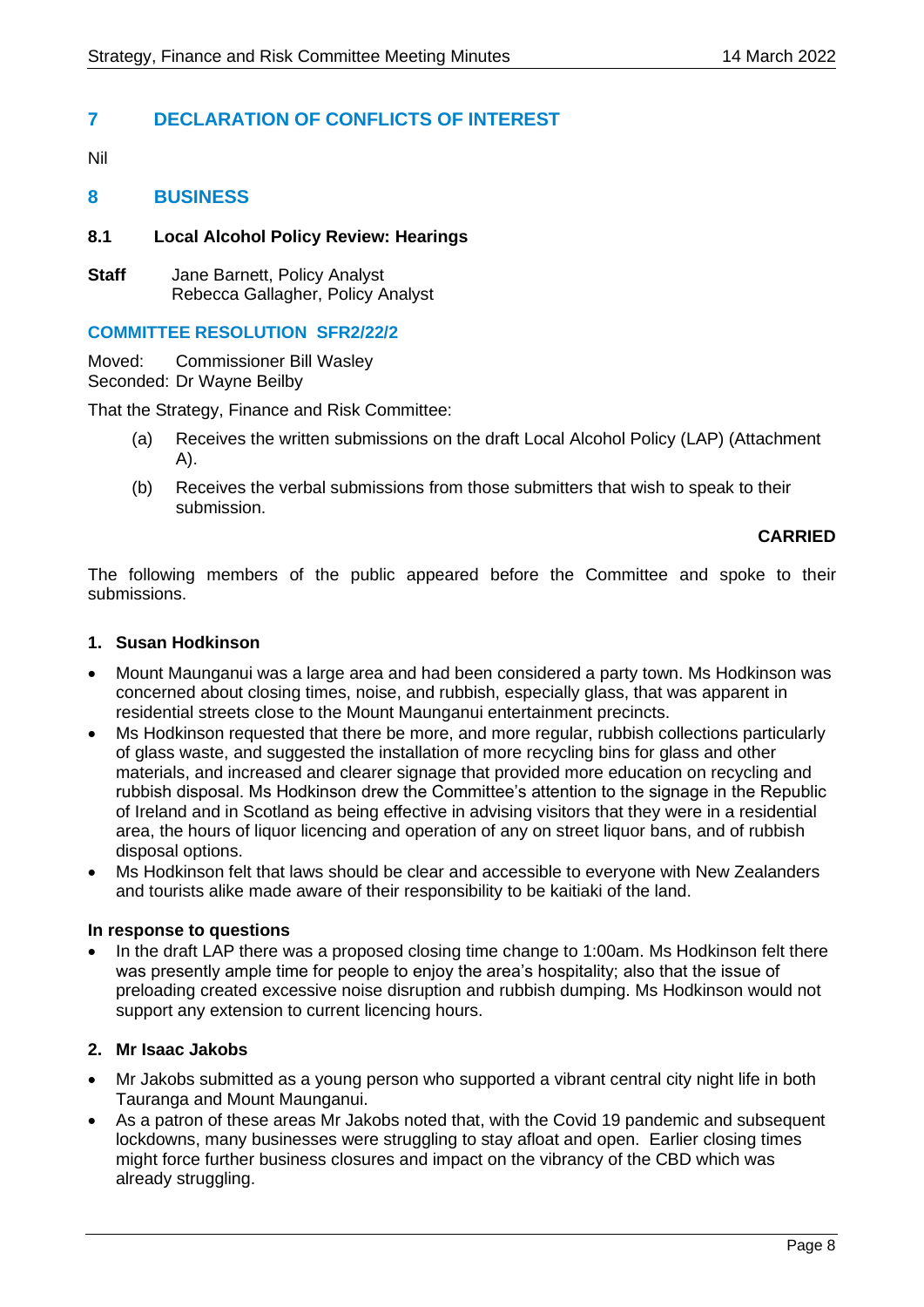#### **In response to questions**

- Mr Jakobs queried the effectiveness and policing of any current open carry and one-way door policies, and considered there was a risk that they were not being used as effective tools and would become a default position to control earlier closing times if they were implemented. In Mr Jakobs' experience, the one-way door policy could create issues for sober drivers trying to stay connected with groups and had the potential to cause safety issues.
- Chair Tolley thanked Mr Jakobs for attending the hearing as it was beneficial to have a 'users' perspective and was helpful to get commentary from residents using the facilities of the CBD.

#### **3. Dr David Bassett and Ms Dawn Meertens for the District Health Board (DHB)**

- Dr Bassett and Ms Meertens thanked the Committee for the opportunity to present in person, and advised that while the DHB fully supported the proposed changes, felt that the changes were not far reaching enough if council was serious about reducing alcohol related harm.
- Responses and research in the recent Local Population (2020) Health Survey showed that there was a general view and appetite to reduce alcohol harm and impose restrictions on the supply of alcohol, enabling greater safety particularly in the evenings.
- Alcohol was a common causative factor in serious injury cases.
- A reduction in off licences would help contribute to reducing these issues and would be a good next step to reduce alcohol related harm.
- The Committee thanked the DHB staff for all the work they did, especially through Covid 19, and continued to do in trying circumstances.

#### **In response to questions**

- During the Covid 19 lock downs there did not appear to have been a reduction of violence/harm issues. For many people during the pandemic alcohol consumption had risen; if licenced premises had been open violence rates could have risen.
- Alcohol harm was a live and current issue, regardless of restrictions on hours and placement of licenced premises. Concern that making reductions in one area risked shifting the problem to a new area and hurting business in that area. Current literature indicated that view was incorrect and that there was a correlation between reductions in hours and spread of licenced premises and a direct reduction in the number of violence events in existing areas of concern.
- In New Zealand a reduction in maximum trading hours showed an 11% reduction in alcohol related harm, especially for young people aged 15-29 years.
- When the DHB licencing team was considering applications, it looked at the zones/areas of vulnerability, the number of premises already open, and numbers of off licences e.g. bottle stores or supermarkets.
- The current LAP policy had been in place since 2015 with longer opening hours to 4:00am, there had not been any specific studies done of the Tauranga area.
- The Committee expressed concern that the available statistics did not examine whether if there was a drop across the community of on-street violence there was an increase in home-based violence if more drinking was taking place at home.

#### **4. Brian Berry - Mainstreet Tauranga Incorporated (Downtown Tauranga)**

- The current issue was not a new problem, binge drinking had been an issue for a long time. The wider issue that Mainstreet wished to be focused on was making a more liveable city.
- Suggested that currently the system was reactive and there were concerns that police were using the policy as a tool rather than a proactive policing approach.
- Mainstreet would like to see the resumption of monthly meeting between business owners and police and other agencies which would help solve current issues, look at how past problems were successfully handled and how new problems could be addressed moving forward.
- Some of the key issues in the CBD were outside of hospitality control e.g. pre-loading and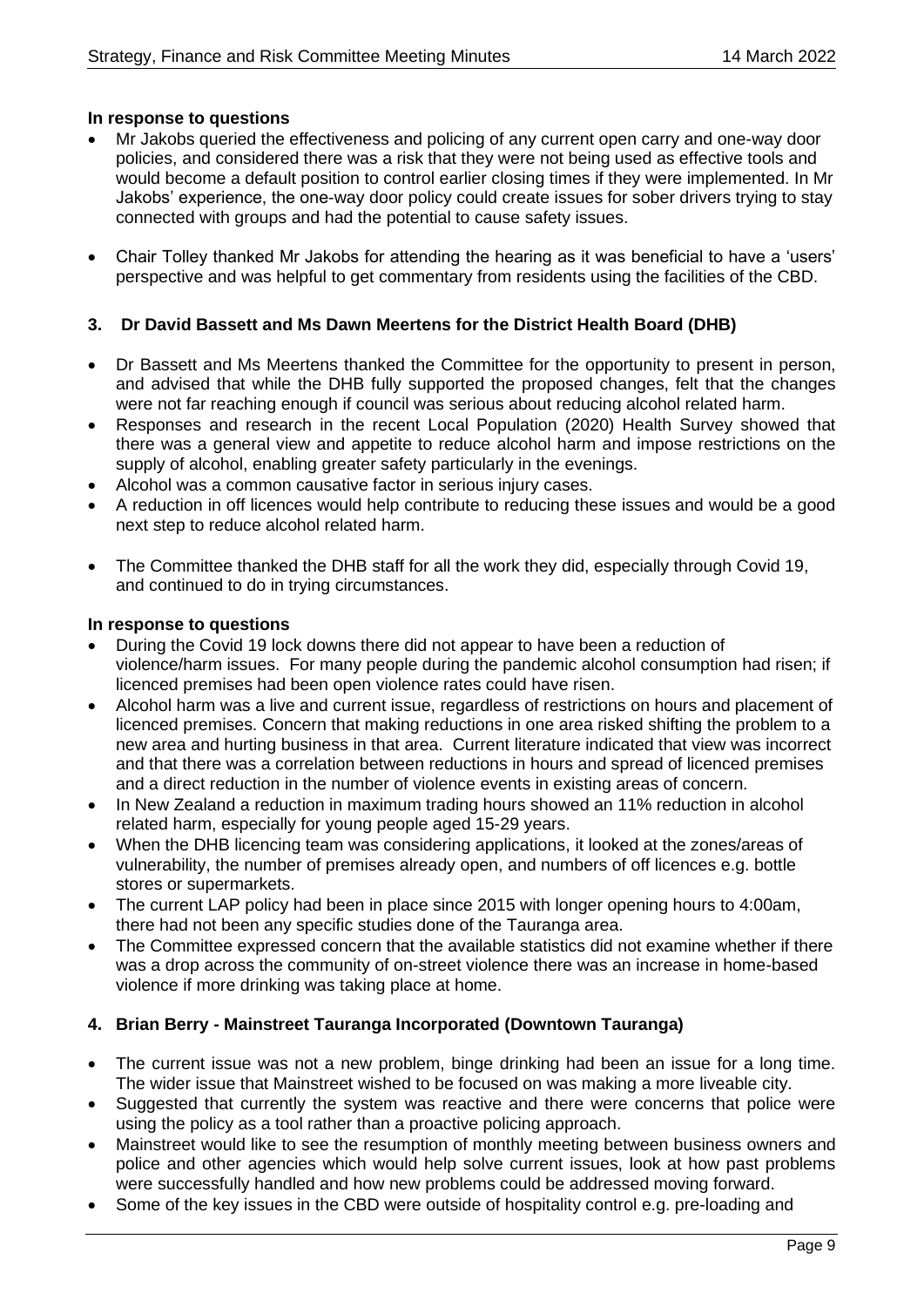should be a policing matter. With a one-way door policy, once patrons had left and were on the street, they were outside of the control measures of hospitality premises.

- Early closing hours in Mount Maunganui created a flood of potentially intoxicated patrons into Tauranga.
- A more viable option could be for hospitality premises to manage the release of patrons gradually rather than as one surge, which would allow the police to be proactive rather than reactive.
- There had been communication tensions between police and hospitality premises in the past over some of these issues.
- The Christmas and New Year Light installations showed that change in use and 'temperament' in the CBD could be achieved.

#### **In response to questions**

- The Mainstreet organisations suggested that the timing of group and agency meetings needed to be regular, quarterly was too infrequent.
- The committee expressed disappointment at the breakdown in communications experienced. Suggested that there could be a distinct benefit of using Maori Wardens to help with an over seeing role and anticipating/advising of potential problems.
- Noted a trend for people with restricted incomes to drink outside of the bars.
- Staff advised the Committee that there was agreement that past communications had been poor, and there was an all group and agency meeting scheduled for 28 March 2022.

#### **5. Kate Mason – Cancer Society**

- The Cancer Society's primary focus was on reducing cancer and reducing the harm cancer caused.
- It was not commonly known that there was risk from drinking for at least seven different cancers. Advised that Māori were more susceptible to those cancers which could cause loss of 2.7 years of life expectancy.
- The Society supported the proposed changes as the proposed policy aimed for a reduction in harm.
- The Society would like to also see a reduction in the opening hours, a cap on numbers of off licence premises, and a sensitive sites protection cap on numbers e.g. in areas of high Māori residents or high social deprivation.
- Suggested a reduction of opening hours to 10am to 8pm to protect children and vulnerable adults.
- Noted that other LAPs in New Zealand had offered an increase in legal protection for sensitive sites ( schools, health centres, marae etc ).

#### **In response to questions**

- Rotorua District Council was an example of a LAP that provided further legal protection.
- Noted that any off-licence restrictions for sensitive areas would apply to new sites only, not existing.

#### **6. Katie Short**

- Ms Short was currently employed as a Duty Manager for a Mount Manganui hospitality establishment and had been for eight years, and was resident in the Mount.
- During this time she had noticed a reduction in violence with the implementation of new security and processes such as bag searches and people being 'filtered' and vetted more competently.
- Ms Short had not experienced violence in a bar but had noted a greater risk between the Mount and the CBD as there was a higher level of security at the Mount. Noted that Tauranga off licences were open until 10:00pm and had no limits on purchases.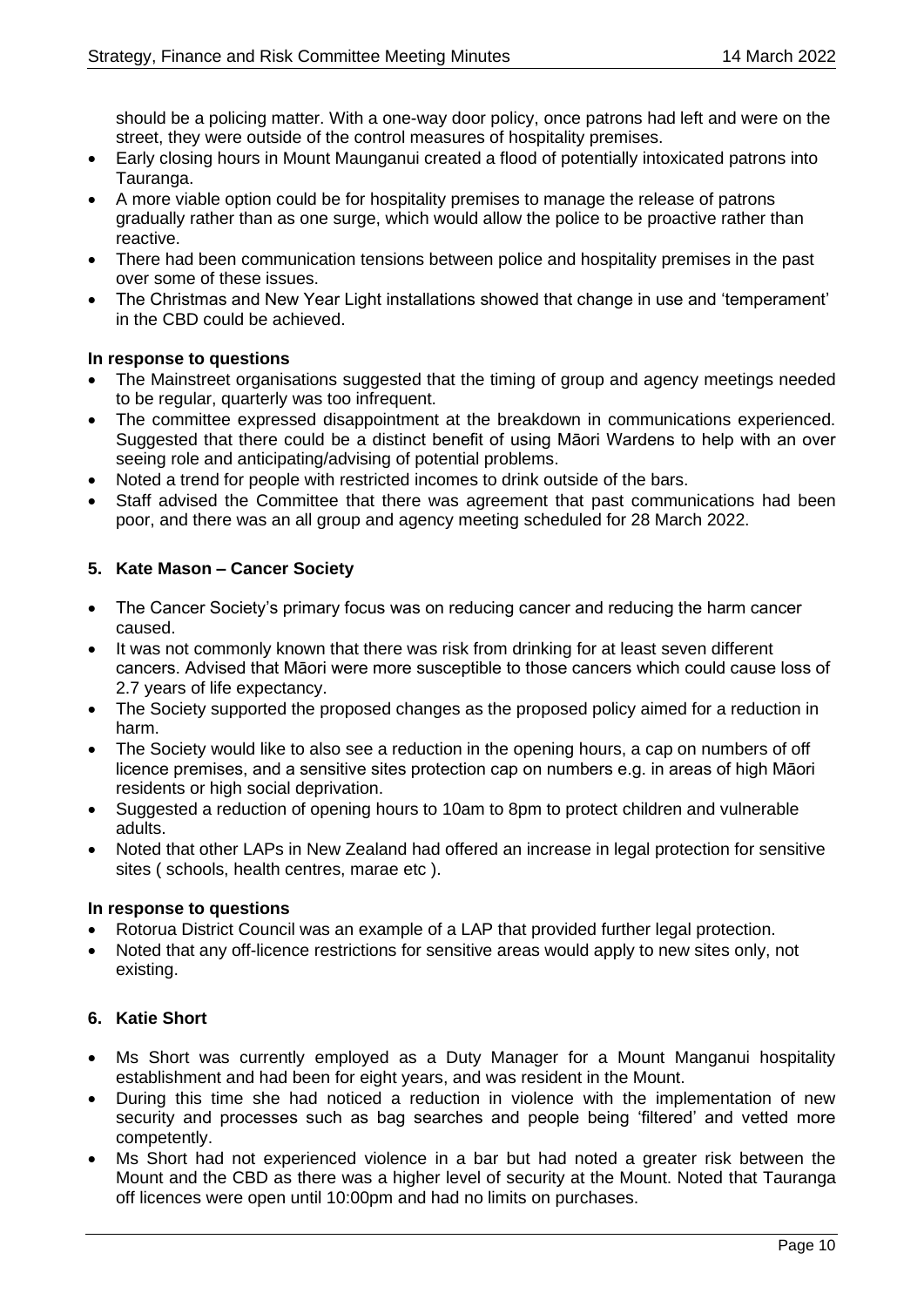- New Zealand had some of the strictest licencing laws in the world with regard to limits on size of drink and numbers of drinks served, which meant a safer environment than other countries without these limits.
- Early closing hours and one-way door policies eliminated the safer service of alcohol in onlicence premises compared to less safe drinking at house parties. Ms Short felt that reduced hours increased these risks.
- Ms Short had not experienced issues with communication with the police, instead issues were more the result of not enough police on the ground, a lack of due diligence with drink drivers and dealing with preloading.
- The sale of single cans and bottles in off licence premises was incentivising drink driving especially as most people were not aware of actual standard drink sizes.

#### **In response to questions**

- Considered that the one-way door policy was not effective and had not worked as intended. Some patrons would leave home or work earlier to get into the CBD earlier; the policy did not stop people drinking or preloading.
- Most bars/hospitality establishments had business cards for taxi companies and staff were able to call for taxi or an uber. In Ms Short's experience there were plenty of easy options to find a safe way home and security guards on the doors would also work with patrons to find solutions.
- There was pressure and rules for on-licence premises to observe not only what happened in their premises but to a limited extent on leaving, but people could walk into any liquor store with no filtering or checking and purchase alcohol. 10pm was too late for sale from an offlicence.
- Council had a role in changing behaviour of drinkers including providing safe spaces within entertainment areas.

#### **7. Michael Mills - Te Rūnanga o Ngāi Te Rangi Iwi Trust**

- At present there was a general level of dissatisfaction with current policies and a feeling that there was a lack of effective off-licence controls in place.
- The current proposed LAP failed to deliver on changes to off-licences especially in relation to location density and vulnerable populations; it also failed to include a recent ARLA decision in regard to the Greater Auckland LAP.
- Considered that the proposed changes to the current LAP would not achieve its own principles or the current district licensing rules. Iwi had made suggestions for the draft policy but felt none had been taken on board.
- Recommended the following actions:
	- i. Re-evaluate the proposed policy to include vulnerable communities and sites and develop a LAP which included off licence provisions.
	- ii. Change in hours for all off licences with a 9:00pm closing time.
	- iii. Address home delivery of alcohol; only off licences should retain the ability to provide remote sales and home delivery.
	- iv. Adopt a rebuttal presumption that all new licence applications would be refused unless applicants could prove good reason and no impact across both Tauranga and the Mount, with the burden of this presumption falling on the agencies.
	- v. Create a specific seat on DLC for iwi and Māori; and a cultural impact statement be completed for all licensing reports.

#### **In response to questions**

- Under the previous Strand Night Management Plan 2013, a safe city co-ordinator was employed to look at issues and problems that were raised, and would facilitate bringing all parties together and broker solutions to be endorsed as recommendations from the whole group.
- Ngāi Te Rangi had a unit working in the LAP space and were happy to be a conduit to bring voices to the table and to place a Māori lens across policy and DLC reports.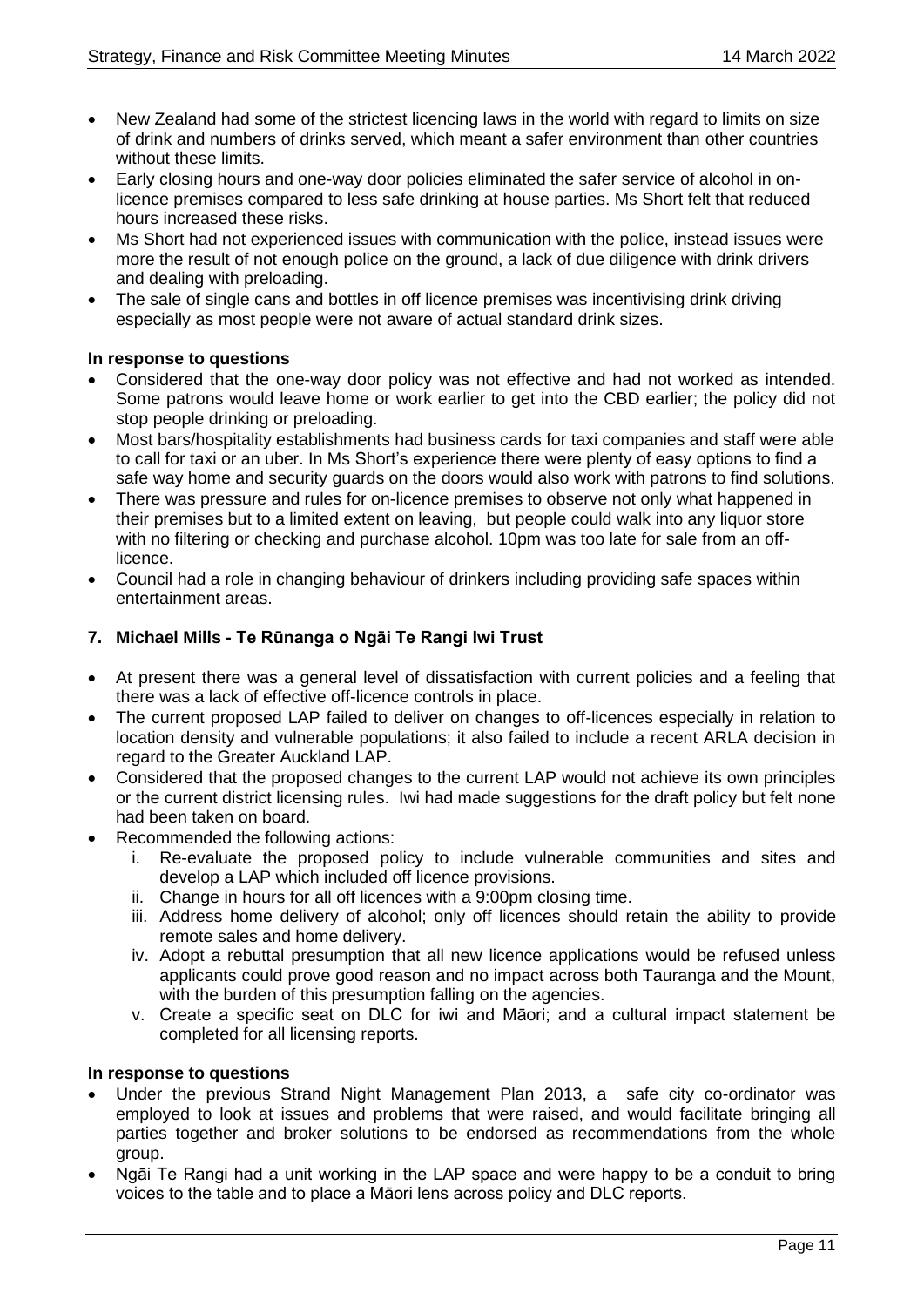• The introduction of the 2015 LAP had not effected change, safer spaces or a reduction in harm.

#### **8. Melissa Renwick and Jonathan Alve, Hospitality Association**

- There were currently three thousand hospitality institutions represented by the Association of which 186 were in the Bay of Plenty.
- The safest place to consume alcohol was on licenced premises, these were the only places that sold alcohol and also had obligations and requirements to meet. Operators were highly trained and regulated.
- The Association suggested pausing the current process for the following reasons:
	- i. The need to avoid bad policy that was not going to achieve outcomes.
	- ii. Current tools should be used well before changes were made.
	- iii. The LAP should include a focus on communication between the agencies and using tools like liquor bans, alcohol free zones.
	- iv. Evidence had been presented that most alcohol was consumed from off-licence premises.
	- v. The proposed LAP in its current form would not change these current issues. Further restriction in a small area would not fix the issues across the whole city.

#### **In response to questions**

- The Association agreed with retaining the 2015 LAP, but preference should be given to policy being set at central government level.
- The Hospitality Association had approximately 500 members with off licences; however, only approximately 55 of those did not have both and on and off licences.

#### **9. Ms Ashleigh Gee – Miss Gees**

- Ms Gee was the owner and operator of Ms Gees bar located in the Tauranga CBD. This was her first time owning a hospitality business and the change proposed to the LAP had caused her to look at current systems in place and the lack of communication with hospitality businesses and agencies.
- Ms Gee felt that Council should scrap the current LAP and start again. She currently did not know who her licensing inspector was or had any communication with them, and had only had one visit in 2020.
- There had been more negative effects of the one-way door policy and no positive change. Ms Gee highlighted issues with where bar staff should draw the line with enforcement of the oneway door policy.
- Currently 80% of alcohol sales were made in off licence premises. Queried how many bottle store applications were in the system with regards to how many currently existed.
- Sensitive location zones should already be in action, especially given that since the Covid lockdowns there had been a large increase in parties/socialising at home.
- The Tauranga Hospitality Association was working to create a forum to hold monthly meetings and increase and improve communication between agencies and licence holders. Ideally this would also include open training forums.
- Ms Gee would like to see the one-way door policy removed and a trial of a 'last drinks served' policy implemented. This would give business better tools to work with. Businesses were suffering in the post-Covid climate with closures expected.

#### **In response to questions**

- Ms Gee suggested a policy allowing managers to operate a last drinks system, to avoid the current customer tip out. The 2am lock out was not adding any value or stopping creation of issues of harm.
- The one-way door policy was ineffective in stopping people drinking. People arrived intoxicated.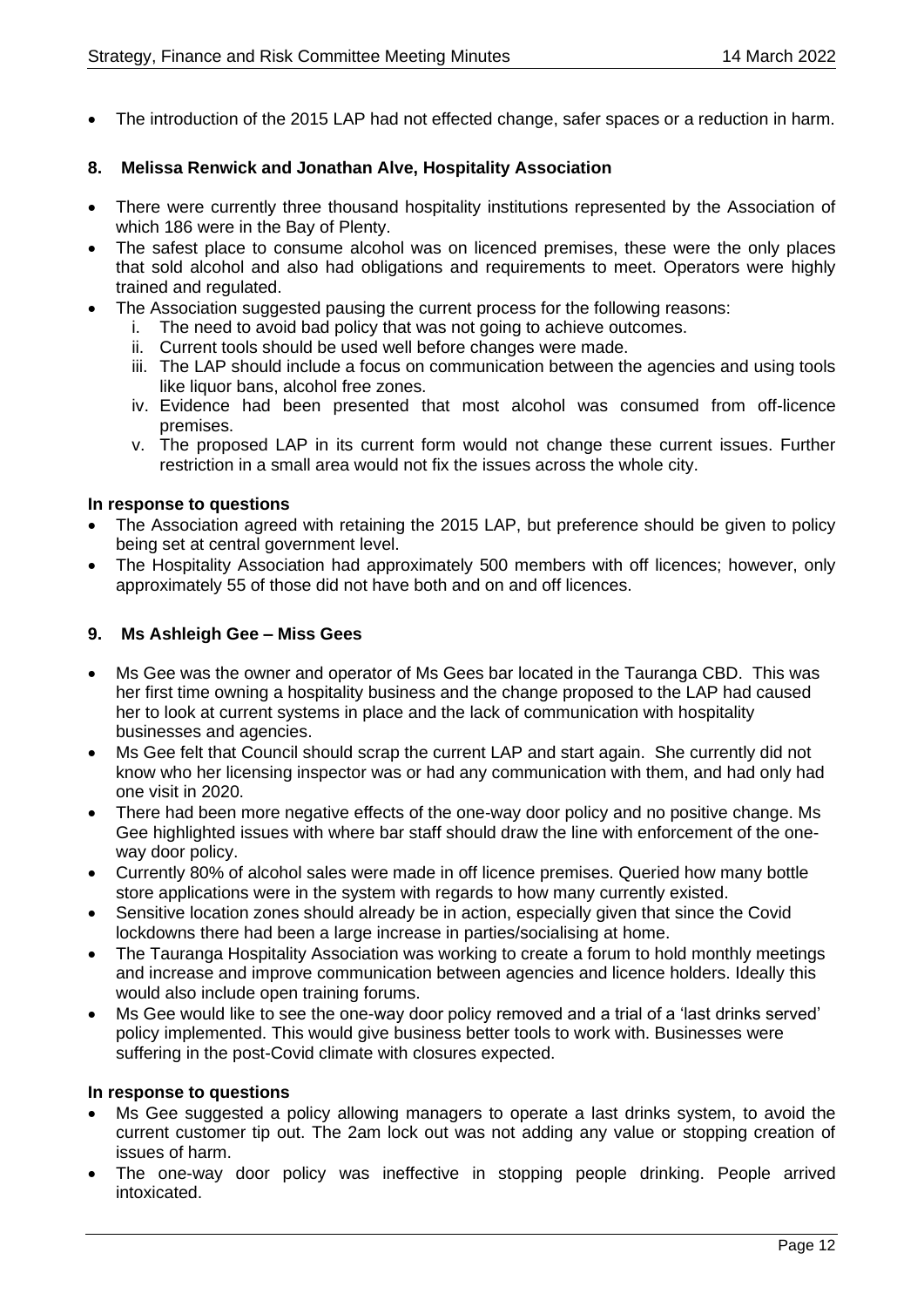- As most patrons were dropped off on the street, taxi/uber stands with lighting that could be seen and easily accessed from venues would be very helpful.
- Putting together an interagency and licensee group could build strong industry ties, especially for licensees in their first year of management, that could go a long way to rebuilding trust and rejuvenating the CBD. If there were ongoing issues with a venue, they could work with the group to get things under control again.
- Ms Gees currently operated on late nights with six security guards, which between guards and staff, equated to 1 'sober' to 20 patrons. This was above their current licence requirements.

At 12.45pm the meeting adjourned.

At 1.15pm the meeting reconvened.

#### **10. Dr Nicki Jackson – Alcohol Healthwatch**

- Partner organisations had reported that a LAP could make a difference in harm reduction and prevention. Parliament devolved the powers to reduce the consumption of alcohol and reduce the harm. Through an LAP, influence could also be exerted on price and advertising and protect vulnerable communities.
- Changing the environment in Tauranga and restricting trading hours would reduce harm, especially in risky age groups
- Regulating trading hours was the most effective and cost-effective way to reduce harm; patrons might arrive earlier but would consume less alcohol.
- Studies had found that by using a LAP and other tools there could be noticeable reductions in drinking time and aggression post-closing.
- Off licences were a major existing issue for greater Tauranga and were not covered by the proposed LAP; noted support for early closing hours and a cap on numbers of off licences in high-risk areas. New ARLA case law would prohibit single sales of alcohol.

#### **In response to questions**

- Research showed that an hour shift in closing time might influence behaviour; there had been no discernible change from implementation of an LAP. It would be expected that a strong LAP would make a difference.
- Research indicated that a combination of one-way door policies, pricing id scans, no hard spirits sold after 2:00am used in conjunction with changes to off licences reduced harm.

#### **11. Jessica Mackenzie – Sunday Group**

- The Tauranga CBD could become a bustling place. Restriction of on licence hours was not the way to achieve a harm reduction, it would cause a major decline in revenue and possible business closure. It would force patrons to look to the Mount for entertainment.
- The previously humming night life had been lost through a combination of Covid lock downs, loss of foot traffic, and construction. Should look forward to the interest and investment that wis coming and plan to have a city that encouraged large city amenities.
- Development was coming, Tauranga was a growing city. Restricting trading hours was not the way to work with hospitality to achieve a bustling city.

#### **In response to questions**

- There would be considerable commercial impact on the Sunday Group businesses from the proposed hours restrictions. Approximately 55% of trade was in the early hours, concerned then the knock-on effect would effectively be a 9:00pm closure due to loss of foot traffic.
- Supported scrapping the one-way door policy.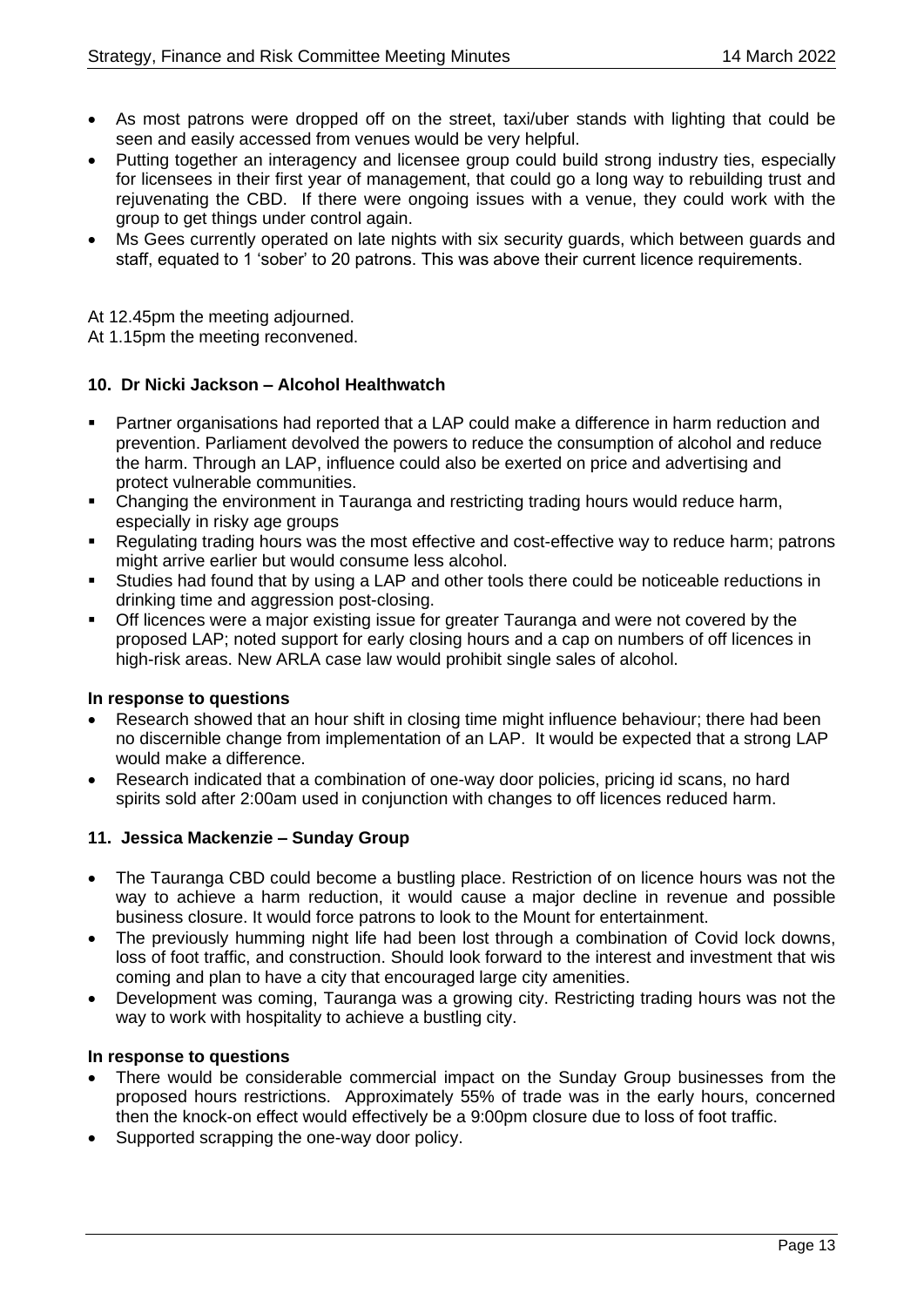#### **12. Matt Gordon and Shannon Jenkins – Pegasus Hospitality Ltd**

- Mr Gordon and Mr Jenkins had been in business together for seven or eight years; during that time they had dealt with a lot of different police and other agency staff.
- Noted that the one-way door policy had not created significant change from 2015 but had simply moved problems to another part of the CBD.
- Mr Gordon and Mr Jenkins felt the problem 'needed to go outside the bar doors' and be worked through with a multi-agency approach to look at New Zealand's wider drinking culture. Currently policy was being created in a vacuum and showed no real change just minor tinkering around the edges.

#### **In response to questions**

- Observed that due to post-Covid business conditions in Sydney, lock out policies had been lifted as the economic cost was proving too large.
- NZ studies that informed the 2015 LAP noted that an all-agency approach in Whanganui created positive change.
- No one specific change would fix the issue, there must be a wider package approach. Current legislation was not black and white, an ability to manage and mitigate risk was required. Mr Gordon and Mr Jenkins encouraged the Committee to give the LAP it's broadest interpretation and supported suggestions of a good behaviour system sitting alongside a multi-agency approach to mitigate bad management practices.

#### **13. Cathy Bruce - Te Hiringa Hauora - Health Promotion Agency**

- Outlined how the Agency provide advice to central government.
- Club trading hours had not been given the weight they perhaps should have. Alcohol should not be the primary business of a club. Reduction of hours to 12:00pm closure should be considered for a number of these businesses.
- There were at least six suburbs that should be considered as sensitive locations for the granting of off licences.
- Supported not allowing new off licences near sensitive sites and noted that discretionary conditions could be used, a DLC could add any reasonable condition to a licence.

#### **In response to questions**

• Currently available data showing that an LAP made a difference to harm reduction before and after implementation was only scarce. The LAP needed to come together as a package; however, change was a long game.

#### **14. Sergeant Dan Roser and Inspector Zane Smith – Western Bay of Plenty – New Zealand Police**

- Council's process must be an evaluative one. The LAP had limits and could not cover anything outside of Section 77 of the District Licensing Act. The DLC was the appropriate forum for licence-specific issues; the LAP sat above and was a broad view policy document.
- Statistics had in some cases been interpreted incorrectly, the police statistics looked at certain blocks in the CBD.
- Looked at over a time period, there was an 18% to 24% increase of acts causing harm, with peaks of intensity on Saturday and Sunday mornings.
- There was a large disparity between Tauranga and the Mount; there was a vibrant night life in the Mount even though the hospitality economy started earlier. Problems in the Tauranga CBD with closing times were not comparable to the Mount.
- There was a 29% drop in all crime during Covid lockdown in the small CBD area sampled.
- There was currently no provision for a LAP to consider economic impacts. Moving closing hours to the same as the Mount might provide a vibrant Tauranga CBD, new business could do well in those conditions.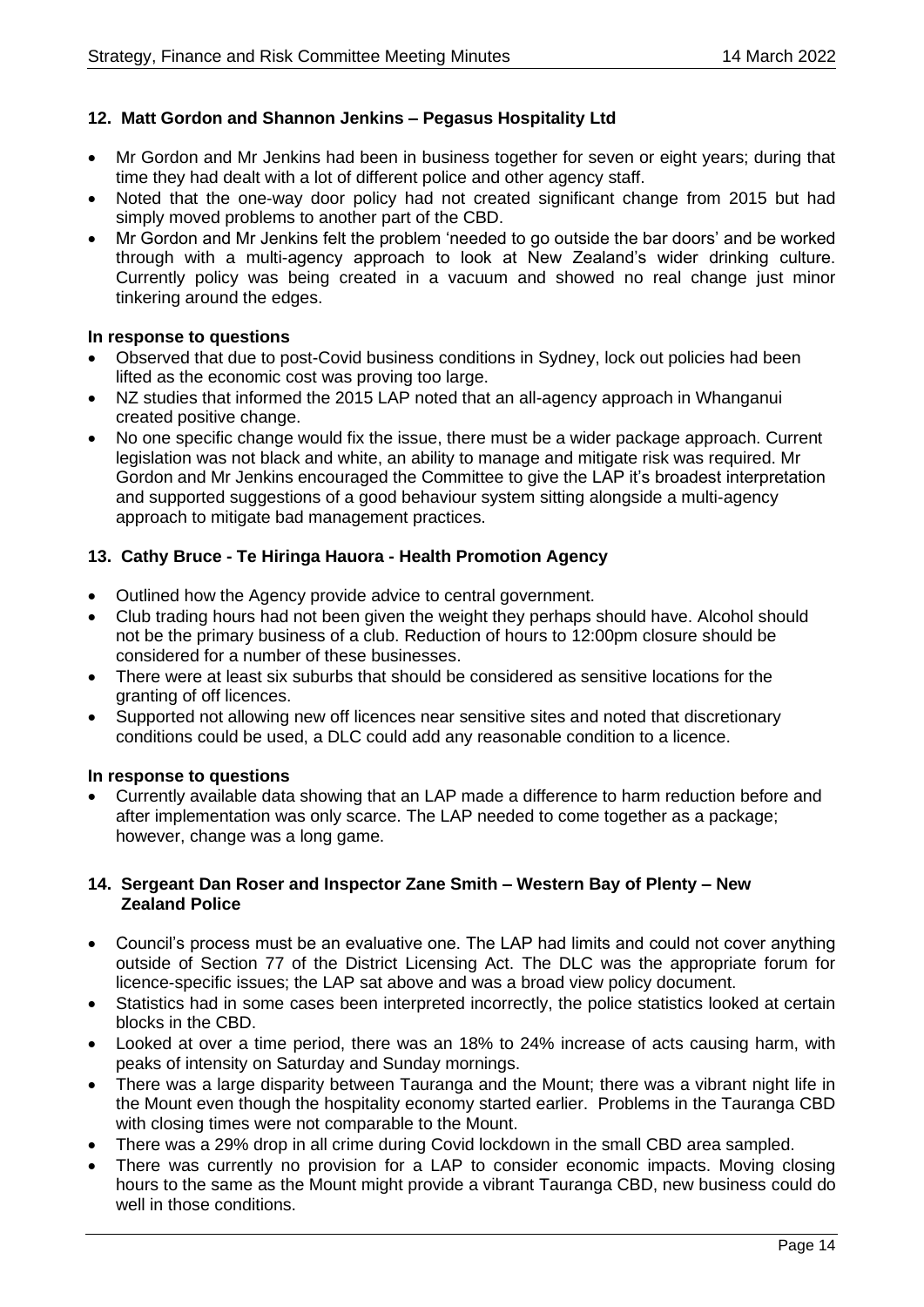- Statistics from prior to the Covid lockdown showed the majority of people were not drink driving. Police had previously run booze bus operations that caught many drivers; that culture had changed with more sober drivers or use of uber or taxis.
- Current statistics did not show an increase in on-street issues in the Tauranga CBD from arrivals from the Mount. The in-bar situation was well-managed but some issues were noticeable on-street at closure. There was a low police presence.
- Policing was a demand-based system, could only respond to calls when they were received.
- CBD issues should also be considered in terms of the pre-loading that was occurring.

#### **In response to questions**

- Council was working to increase the Waikato University presence in the CBD providing accommodation and a student entertainment environment. The LAP would enable students to come to town earlier and offered four hours safe entertainment. This would be preferable to behaviour like Dunedin couch burning.
- Police were using liquor ban areas proactively and working with alternative resolutions. There was always a moving feast of tolerance and tolerance changes, working to find the right balance. This approach is used heavily for large events.
- The Committee thanked the police for their hard work during Covid lockdowns and management of MIQ requirements.

The Committee noted the following points after hearing from submitters:

- The Committee had received good submissions from a wide range of submitters, both presented at the hearing and through written submissions.
- Concerns that a strong approach to off licences should be part of a larger package especially in relation to suburban areas.
- The recent appeal decision might provide further options for Council to consider.
- The Committee would benefit from information on how other LAPs dealt with off licences.
- The evidence provided regarding harm levels before and after implementation was not showing a compelling case for change. While this might be for a variety of reasons, there could be benefits in looking at the hours of opening of off licences to achieve a positive impact.
- The inclusion if monitoring arrangements as part of the LAP should be considered.
- The LAP would only work with collaboration across all agencies, iwi, and licensees. Better data was needed in relation to the Mount spill over effect.
- Provision of more support for the LAP, particularly with collaboration, could be considered e.g. a co-ordinator role.
- The Committee thanked all submitters who had taken the time to submit and appear in person and provided or offered to provide further information. The Committee commended submitters for the broad range of views that had been presented, including hospitality sector owners/workers, hospitality users, community representatives, Mainstreet and Central Business District associations, the health sector and police.
- A clear point had been made that the issue of off licence premises still needed further consultation as part of the LAP process and policy. The need for better collaboration and communication between agencies was also clear.

### **9 DISCUSSION OF LATE ITEMS**

Nil